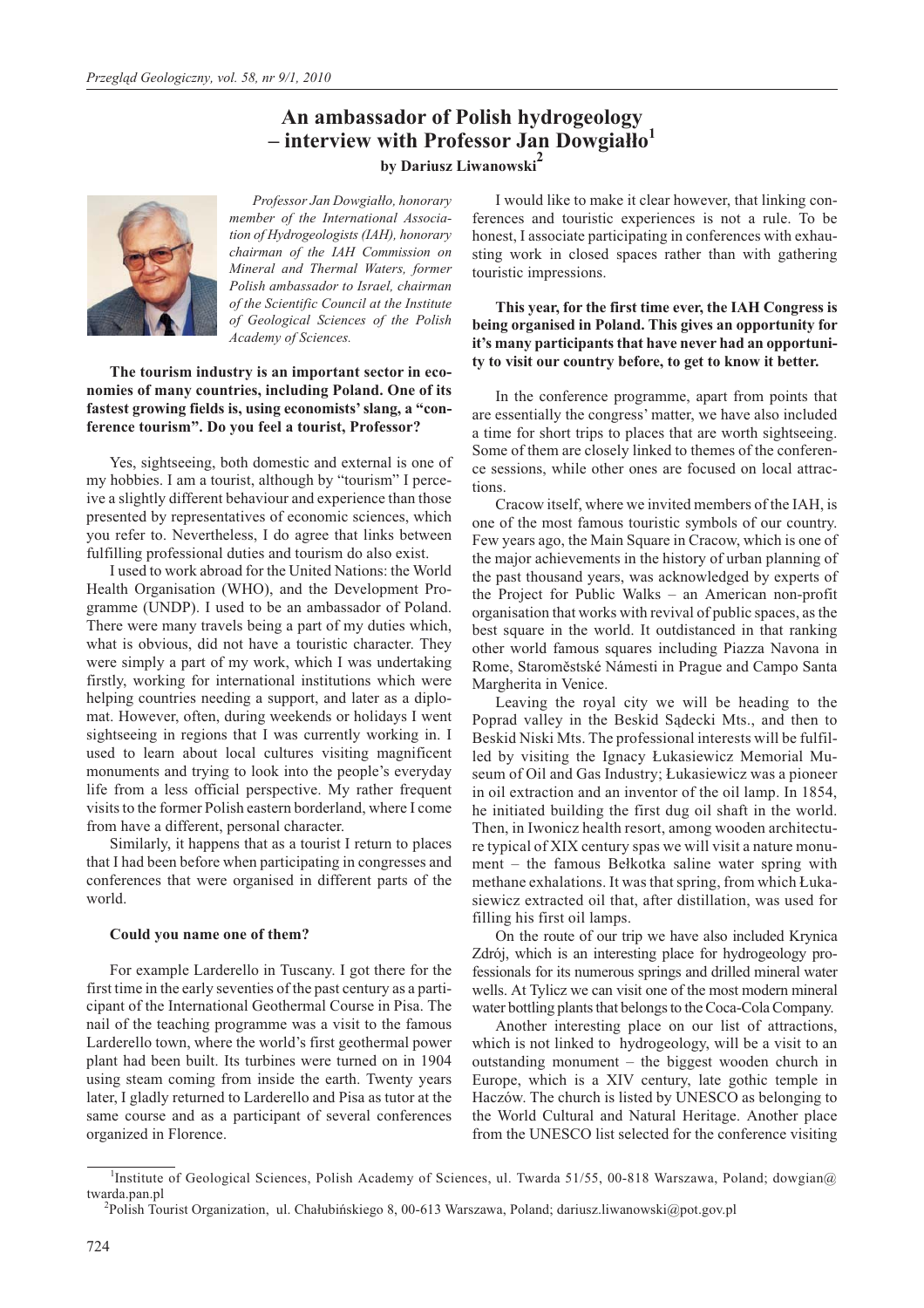programme is the most famous Polish geo-touristic site, a monument of the National History, the Salt Mine in Wieliczka – the oldest salt manufacture on the Polish territory, established in the early Middle Ages. The place is visited by over a million visitors every year.

# **Over half a million visitors are expected this year in Jurassic Park in Baltów, which was created on the geo-tourism motives thanks to dinosaur trails found there.**

That particular attraction of Świętokrzyskie District I would not recommend to our participants. I don't want to be misunderstood. Popularity of Bałtów is an outstanding phenomenon which is worth noting. I would like to stress, however, that Bałtów has no scientific basis; it is a colorful fun park with plastic figures, which express the hypothetical appearance of prehistoric reptiles, how creators of the park imagine them to have looked like. I remember a playfully statement by Szewach Weiss, a long term chairman of Kneset, and later the ambassador of Israel to Poland, whom I have met when I was the ambassador of Poland to Israel. He said that "if that is a truth, what they say, that Israel has got atomic weapons, then Peres is responsible for it". I will just add, that president Szimon Peres used to be a minister of defence at one stage. So, travestying that diplomatic game of words I will say that "if that is a truth that, what they say, that this is how dinosaurs looked like, then you can view them in Bałtów". Shortly speaking, not many people can say about themselves that they certainly know if Israel has got atomic weapons or swear that they know exactly the shape and behavior of dinosaurs.

## **With your permission I would like to revert to diplomacy now. You often highlight that every tourist abroad is an ambassador of its country.**

That is correct. There is also a term "touristic diplomacy", which is acknowledged by many politicians as not less important diplomacy than classical – intergovernmental, parliamentary or economic diplomacy. Developing a tourism industry and promoting it worldwide is an important element of a foreign policy, which aims to build a picture of a country abroad. Every tourist abroad is an ambassador of his country. His behaviour and attitude have got an impact on creating the general picture of his compatriots. If foreigners see us as nice, optimistic, curious of the world travellers, helpful neighbours at a campsite, restrained guests at a free buffet, participants of instructive excursions – then instinctively they want to visit a country of that nice nation. This role of ambassadors we try to continue in our country when hosting foreigners.

#### **And how are Poles perceived?**

An opinion on our country and compatriots is still influenced by negative stereotypes. They are often silly, insulting and harmful. Isn't tourism the best way to change these false perceptions?

I have many friends in different countries that for different reasons decided to visit Poland for the first time in their lives and they did not hide their surprise for the variety of landscapes, the beauty of towns and the charm and hospitality of their inhabitants. Only a few years ago Poles were perceived as pessimists and malcontents. This, however, belongs to the past. We do have more and more reasons to be proud and satisfied with our personal achievements and with the country that gives us freedom to realise our goals. That is how we are more and more often perceived abroad.

In a common opinion of foreign visitors our national qualities are kindness and hospitality. So, the negative stereotypes are being displaced by positive associations.

#### **What has Poland got to offer?**

Extremely much according to variety of tastes and individual expectations. In current, progressively cosmopolitan European culture, the most valuable for foreign visitors are local attractions that have no equivalence in their own countries. What favours Poland is a mixture of modernity and traditions in its best meaning. A lot of old-fashioned charm and sentiment for the past, which are greatly missed by well developed nations at present, have been preserved in our landscapes, behaviour and our traditions. People value the unspoilt natural beauty of our landscapes, elements of our old customs, which sometimes do not fit the 21st century and seem to be stuck in the 19th century – as well as modern infrastructure and international hotel networks for travelling businessmen. This is not meaningless, because one of the business rules is to visit a country prior to making a decision on investing on its market.

# **For many years you have been working for the World Health Organisation. Is the health tourism one of the strengths of our country?**

I am not a physician but a geologist. However, I have visited a considerable number of famous European health resorts.

#### **And how is the comparison?**

Progressively better and this is well understood. The standard of sanatorium treatments often does not differ from those offered in Western Europe. Patients are looked after by professional health care staff that are very well trained. Prices have also high significance as costs for accommodation and treatments are considerably lower in Poland than abroad. Joining the EU has also helped Polish resorts. The health insurance system used in Western Europe refunds partial costs of treatments undertaken in Poland.

I would also like to highlight a noticeable group of residents in Polish sanatoria. It is a wider phenomenon, which is linked to increasingly common life style of the European pensioners. Old people feel lonely when their comrades pass away. An important factor, which allows seniors to keep a good form, is a life motivating company of other people. Besides, in a resort, one is supervised by professional health care, eats selected, dietetic meals, takes part in organised activities that stimulate physical and mental activity.

**Holidays in sanatoria are trendy among healthy people, in their prime condition.**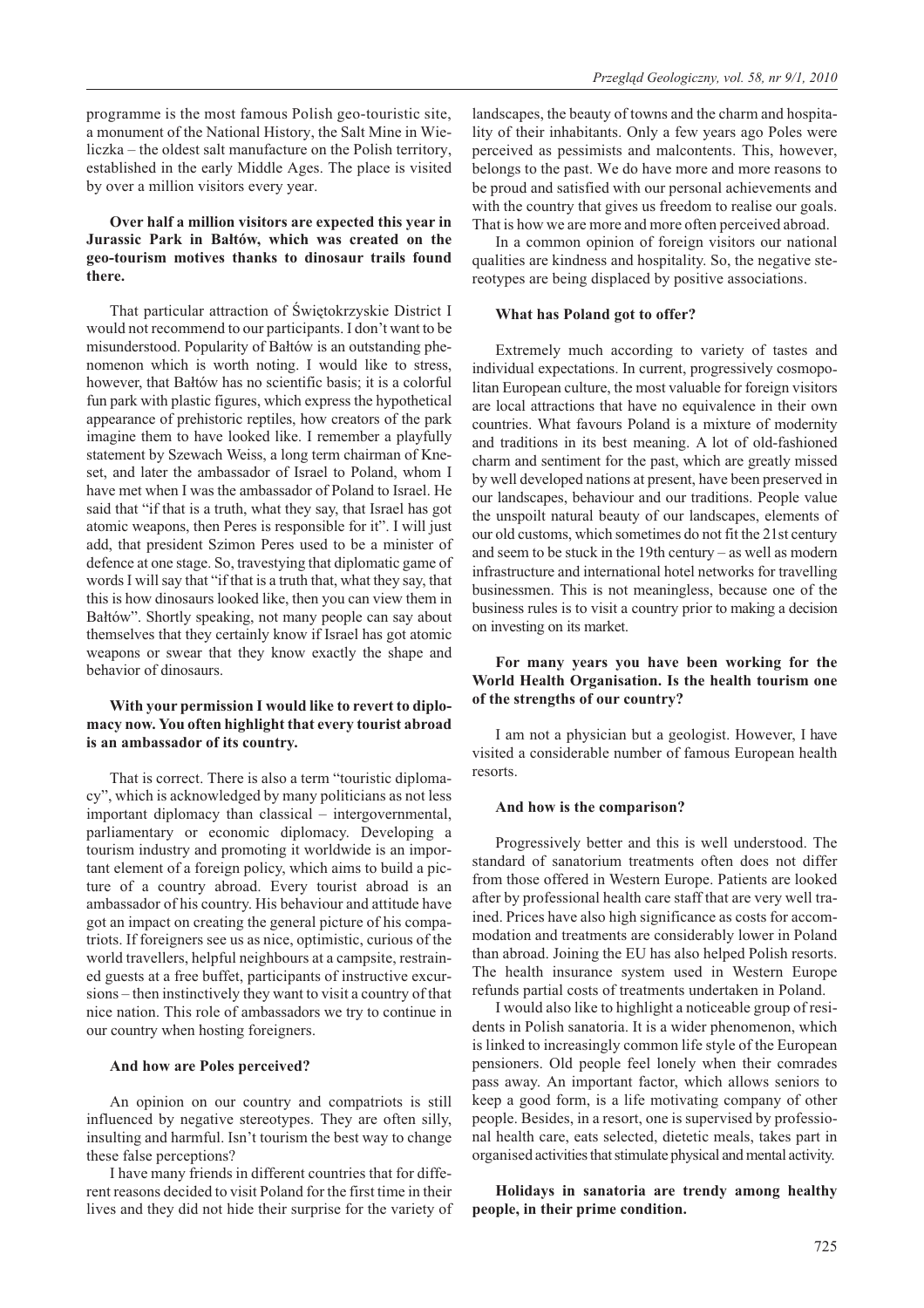That is true. I do have a chance of meeting representatives of the present-day generation, young managers that are fully engrossed in their jobs. Continuous stress accompanies their recklessly hard work, which is partly induced by ambition and partly by a fear of losing their jobs for which they fought very hard. This permanent accommodation to burdens of their jobs and an increasing pace of their lives can result in losing their health. In many professions continuous tension and availability can have negative impacts on concentration and creativity. At least a short break and a regenerating rest in this race is for them a necessity of "to be or not to be". In my opinion, holidays in a quiet Polish health resort are more beneficial for them that a trip to the Balearic Islands or Thailand. Healthy climate, relaxing treatments, physical exercises, slimming or quitting smoking therapies, curative waters... What else can one need?

### **What type of tourism is the closest to you?**

I can tell you which is the type of tourism I do not like. I do not like mass tourism. My reluctance to it comes from times when I was passionate about climbing in Tatra Mountains. In the upper parts of mountains you are not looking for a company of random people. You treat them as intruders which are superfluous and annoying. Crowds in resorts still irritate me nowadays. On the other hand I am aware of the wisdom of tourism, which commands us to share the space with other people. Travelling became a common pleasure. We do have to respect all tastes. Holiday makers want to have other people around them. Popular holiday destinations are like a social system, where people meet and make acquaintances. This is a real holiday society. Today, an average holiday maker would stand aghast or feel terrified when seeing an empty beach in high season.

It is also hard to argue with people who think that worldwide tourism is a force, from which we need to protect historical monuments and natural wonders which are threatened by hordes of tourists.

## **There are many extremely attractive places in Poland, which are valuable for their natural beauty, for example. Do you think that places like these should be protected from inflow of tourists?**

In my opinion, wonderful national parks and reserves, that Poland can be proud of, should be made protected areas. Within them, tourism has to be limited; however on their foreland, investments in touristic infrastructure should be developed.

## **It was loud in Europe about the spectacular protest of ecologists that thwarted the project of a motorway around Augustów running through an important wetland habitat in Rospuda.**

I do not and I have never been a fan of "greens". Their methods are controversial and their intentions – not clear. Let's talk about wealthy inhabitants of Saint-Tropez. They present themselves as advocates of environmental protection. They say they want to preserve their landscapes, but what they are really doing is protecting themselves from an

invasion of people who can disturb their peace. In case of Augustów, the ecologists' flag was on the opposite side. The local citizens lost because of that, and it is the narrow streets of their town, that the major transit route from North to South still runs through. And with them, the big losers were also creators of the national motorway building plan. The winners were loud environmentalists who wanted the wetland area to be left untouched and some temporary allies who were forcing for a different route.

## **In some parts of Ireland it was a conscious decision to leave some road tracks to be grown over, so only the most persevering people can get there.**

There are various reasons for a country to be left backward. I was born in a village where there were no railway tracks. We were using horses to get to the closest town of Ostróg upon Horyñ. But in Ostróg there was also no railway connection. The closest station was in Ożenin, which was 8 kilometres away from Ostróg. To get to Warsaw from Ożenin, we had to change a train in Lublin. When I was fulfilling my diplomatic duties in Israel, I was invited to a meeting with people originating from Ostróg who knew about my roots. During that meeting I was told that Jews from Ostróg made an agreement with the tsar's clerks not to build the railway tracks to Ostróg. The reason for that was that if the railway tracks were built, Jews would have lost their incomes as they were living from bringing travellers from Ostróg to Ożenin and back. This anecdote was verified historically.

### **Can the attention of tourists revive a region?**

Yes, very often it becomes a good decree of fate. It helps the local people find their cultural identity and create work places. On Bali, people rediscovered temples that were threatened to be ruined, only because of the attention of tourists from Europe and Australia. Similar phenomena can be observed among the native Indian of North America – Hopi and Navajo. Local people and tourist offices take an advantage of that by organising trips into these regions.

**Many of us look for holidays that are different from typical holiday scenarios. They decide to travel at times, where other people usually stay at home or, in order to get fully cleared of their everyday life, they go to places where wars take place – we have examples of tourists travelling to Yemen despite of fighting taking place there at present.**

The example you've given above about taking a risk by travellers I can, in some way, refer to myself. I like risk. In North Yemen I have experienced that kind of a "man's adventure". Although, it wasn't a search for unconventional travel experiences that brought me to that country, but my professional duties.

On behalf of the World Health Organisation I was acting as an adviser to the Minister of Civil Works. My job was to help developing a well system supplying the citizens of Yemen with drinking water. At that time, people living in the countryside were drinking mainly rainwater, which was being collected in cisterns hewn in rock and tightened with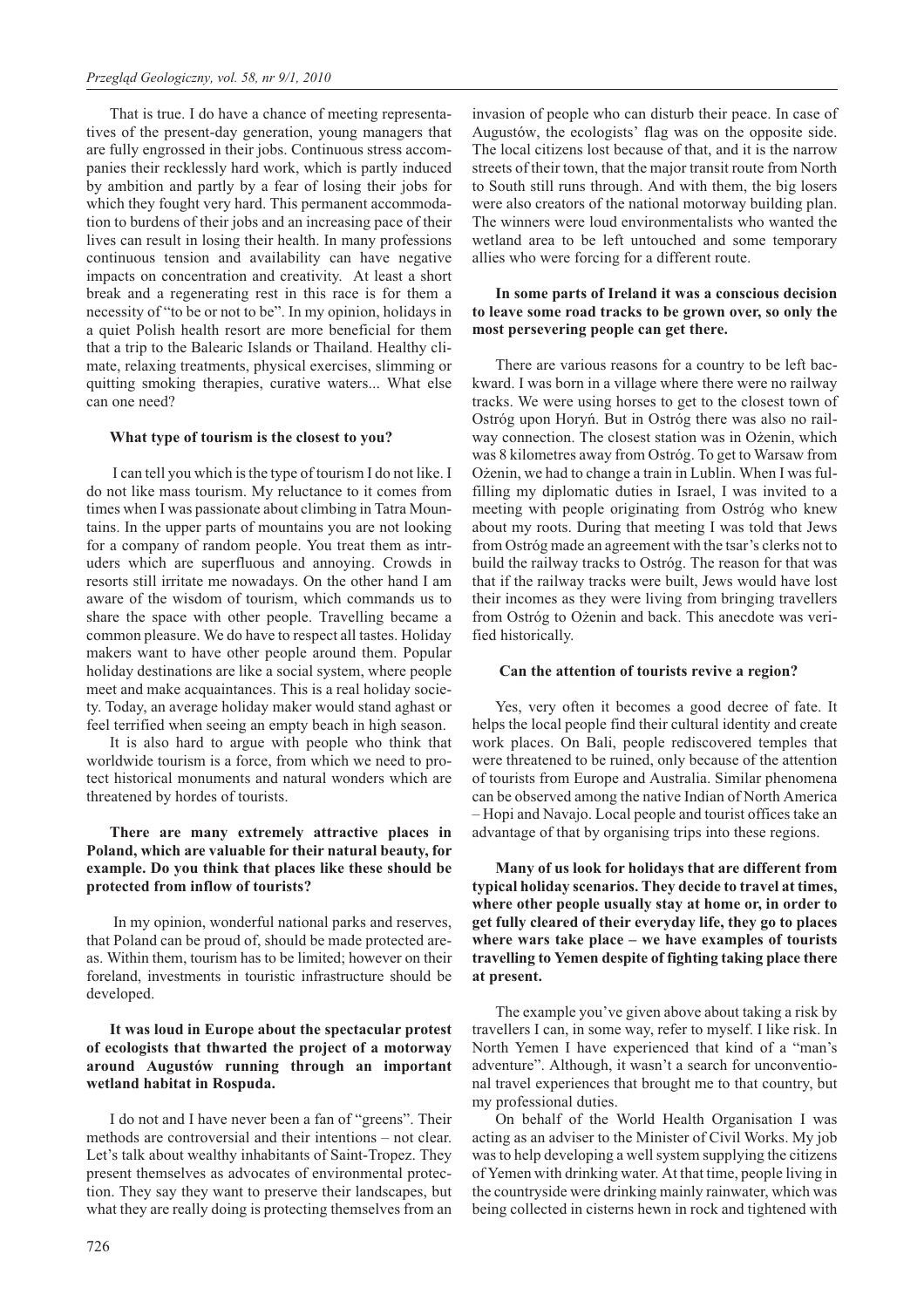loam or, rarely, with concrete. The water collected was easily accessible to livestock and used for drinking and cooking without respecting any hygiene rules. Drinking polluted water resulted in spreading various infections and often serious illnesses. That is the reason why the WHO was pressing for implementation of a well drilling programme for drinking water supplies.

I was traversing the country in a 4 wheel drive Toyota, identifying points, where we were to drill a well, at the same time having an opportunity of learning about the country, its people, their language and tribal customs. These trips were very interesting, although we had to be very careful as they did not belong to safe ones.

#### **What sort of incidents engraved in your memory?**

For sure you can't forget moments where bullets whizz above your head. That happened to me a couple of times. Danger was waiting for us everywhere during field trips through monuntainous, roadless paths connecting villages inhabited by quarrelsome highlanders, sometimes shooting to an unexpected guest before exchanging welcoming courtesies with him. As a matter of fact nobody was consciously threatening our lives. It was generally understood that we are doing a job which was important for the local residents. Sometimes we were even surprised by unexpected kindness.

One time we managed to drop with our 4 wheel drive (absolutely indispensable in that kind of terrain) into an area of fights between two hostile Arabian tribes. They were placed on opposite sides of a stony path we were travelling through and they were showering one another with bullets using automatic guns (kalashnikovs). We left the car in panic. Its front screen was smashed with a bullet and another bullet got stuck in the driver's seat. When they saw us, the fierce fight stopped. A man representing one of the sides emerged to calm us down offering us coca-cola to show their good will. We thanked and left the area as fast as possible.

There were more drastic moments though. I have one specific case in my memory. My two local co-workers were originating from two opposite tribes. During one of our trips to distant villages up in the mountains, they got into an argument. They settled the dispute by reaching for their guns. I have never found out which of my travel mates was actually right. Anyway, one of the adversaries, fatally wounded, passed away before I managed to reach the medical station in a town lying around 100 km from the place of the fight. This story had its continuation later. In order to calm down an explosive atmosphere among the society and to advert bloody revenge by a family that lost its son, the local authorities, very promptly undertook an investigation. Without any delay they picked out a man guilty of the murder. I didn't choose the words "picked out" accidentally. In order to keep calm the tribe from which the real murderer was coming from and avoid another local war, they chose a random person who had no affinity with that tribe, armed to the teeth. I am talking about that because, as a gesture of a respect to me, I was kindly invited by authorities to observe the execution. Risking an offence to the authorities, I firmly refused without giving any reason for my decision.

My stay in Yemen was a risky and exciting challenge. I do appreciate this time of my life very much. It left me with very valuable professional achievements and fervent experiences. Nevertheless, I will tell you in secret that after making a decision of ending this adventure, full of tension, and leaving that rough country after four years of stay, I hardly resisted the temptation of kissing with a relief the European ground at Rome airport.

## **You have escaped accidental bullets and equally dangerous to Europeans tropical illnesses.**

Bullets missed me, but diseases – not always. Especially one undermined my health. Before going to Yemen, I was participating in a UNDP project in India, which aimed at searching for thermal waters for power needs. Among other places, we were also doing a fieldwork in the Himalayas. In a camp situated 3000 m above sea level I allowed myself for carelessness that had awful consequences. I quenched my thirst with water from a stream that, which I didn't know, in its upper parts ran through a village and agricultural fields. A small gulp was enough to get me infected with amoeba. In confrontation with this tropical protozoan, my body did not show resistance typical for the natives. Getting out of ameobosis I owe to few months' long draconian treatments and to a very particular care of Indian doctors. The disease had sorely exhausted me. I lost so much weight that my wife and children did not recognize me while meeting them at the New Delhi airport, when they arrived from Warsaw.

## **Did you watch yourself after this experience by drinking boiled water only?**

Exactly! But a gulp of fresh water in different circumstances could have saved my life. This happened in the vicinity of Bombay, where, together with my colleagues from the Geological Survey of India, we were examining hot springs. We were staying in a hotel. Every morning a company car was bringing us to the research area. In order to speed up the work we have decided to split up and everyone was working on his own in few locations distant from one another by few km. At a certain time of the day, we were one by one being picked up by a car. One day, my job was to make measurements and take samples for isotopic determinations from a place that was located in a desert valley distant from the pickup point by 2 km. Sweating under the burning heat of the sun, I got absorbed in the fieldwork, forgetting about the rule that cannot be neglected in a desert. I did not drink a drop. Around the midday it happened what was bound to happen. I felt I will collapse. I started getting back as fast as I could. My energy level was sufficient to reach half way only. I sheltered myself under the only dead bush in the area, which was giving a substitute of shade. Lying on the ground, I could feel the thickened blood pulsing in my veins. I lost my consciousness a few times. Happily, in a moment of regaining awareness I realised that I can rescue myself by drinking water samples, I collected earlier. Few drops that I seeped from small laboratory bottles helped me to start moving towards the rallying point and shortly before dusk meet my comrades, who had al-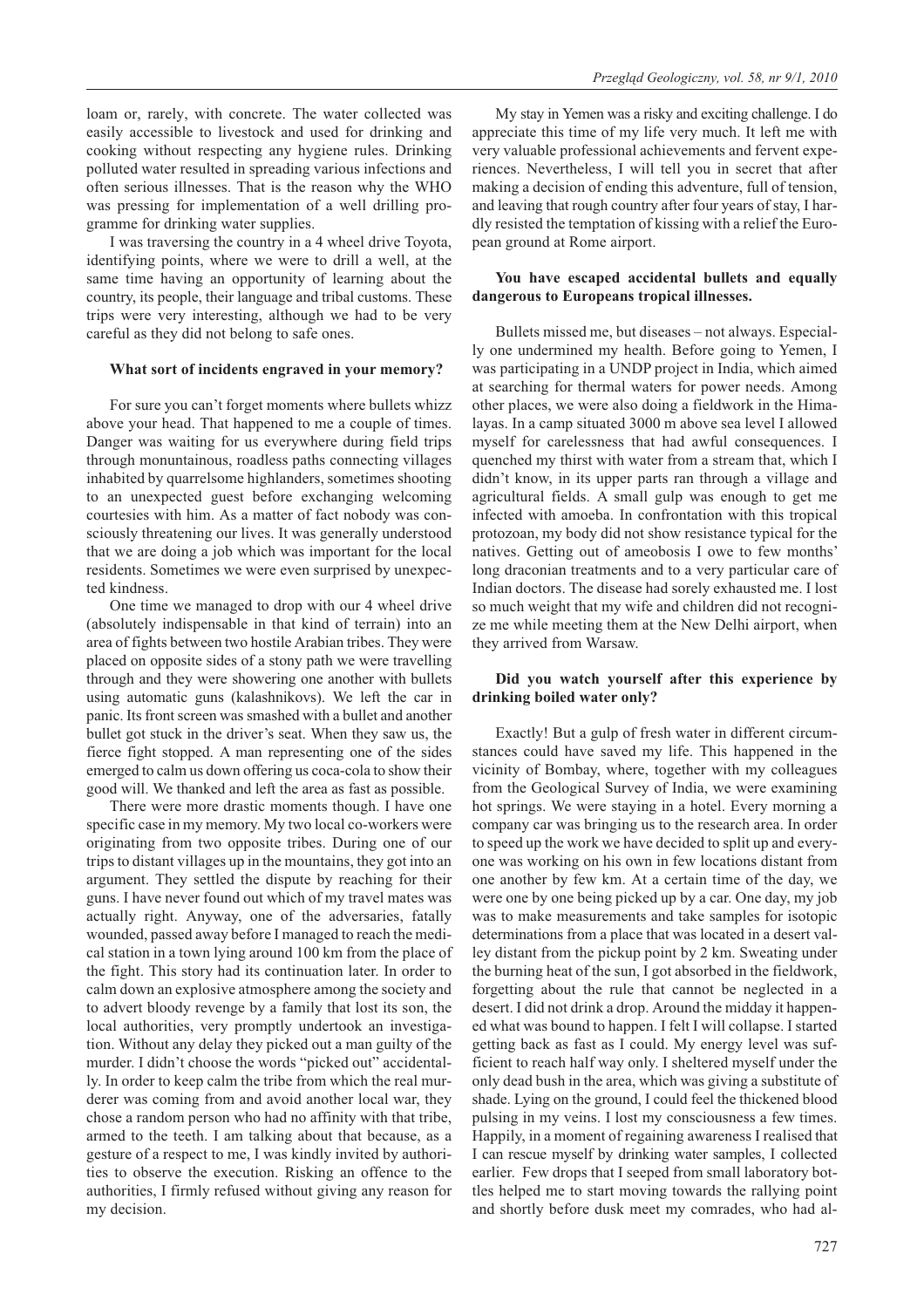

Fig. 1. Field work break in a friendly company of Yemen's mountaineers. Photo from Prof. Dowgiałło's archive

ready commenced a search for the missing colleague. I had learned my lesson and never got into similar troubles again.

## **You took the post of the ambassador of Poland to Israel when a conflict started in the region.**

That is correct. The Minister of Foreign Affairs, Professor Krzysztof Skubiszewski, did not hide his worries about me potentially refusing to accept the nomination while hearing about the aggression of Iraq against Kuwait and a triggering situation in the Middle East. Saddam Hussain was threatening that, if the United States would decide to attack him in Kuwait, Iraq would attack Israel and set fire to the oil wells in Saudi Arabia. His threats did not stop the Desert Storm and Iraq did not stay idle. Few hours after the American attack had started, first bombs fell onto Israel.

## **As the first Polish ambassador after regaining diplomatic relations with Tel-Aviv, which were terminated in 1967 by the Polish People's Republic, you have presented the credentials.**

I arrived in Israel in the second half of 1990. The beginning of the mission was extremely difficult. There were two reasons for that. The first one was that I arrived from a country that, although had started radical political changes renouncing its communist past, in minds of Israeli people was considered as a country that remained hostile to Israel. Furthermore, the hearts of a considerable group of Israelis were filled with animosity and prejudice against Poles. They were indulged in painful memories blaming Poles for much of their suffering. The memory of compulsory departures from Poland to Israel in 1968 was still alive. At many

meetings with various bodies, I was recklessly attacked as the official representative of a nation that deserves condemnation. Every day one could hear statements referring to "Polish extermination camps" during the World War II which were delivered by the highest ranking politicians. For example, this statement was said by Prime Minister Rabin in Kneset during his inauguration speech when he was starting his office. I sent an official protest note then. In response I was sent an apology for an incident, which was attributed to a slip of the tongue. There was never any official rectification. With time, we managed to improve the relations. I was constantly reminding my counterparts that we should build the future without forgetting the past. My arguments were gaining positive results and meeting understanding. Some results of this work appeared after I left Israel. A few years after the end of my term of office I could see the implementation of one of my ideas. Together with the authorities of the Hebrew University in Jerusalem we were opening the Chair of Polish Culture and History at this prominent Israeli academy.

Coming back to the beginning though – the second reason why it was difficult to do my job as the ambassador was that I was a hydrogeologist not a professional diplomat.

# **A question arises, where did this nomination come from? Would this be influenced by the fact that you are descended from one of the most glorious Polish families?**

Let's not over exaggerate with that splendour. We belonged to the Lithuanian nobility being related to the Chodkiewicz family through my grandmother. In Poland of the communist era, my ancestry, for ideological reasons, was badly perceived. Troubles were furthermore exaggerated due to my rather independent character. It is enough to